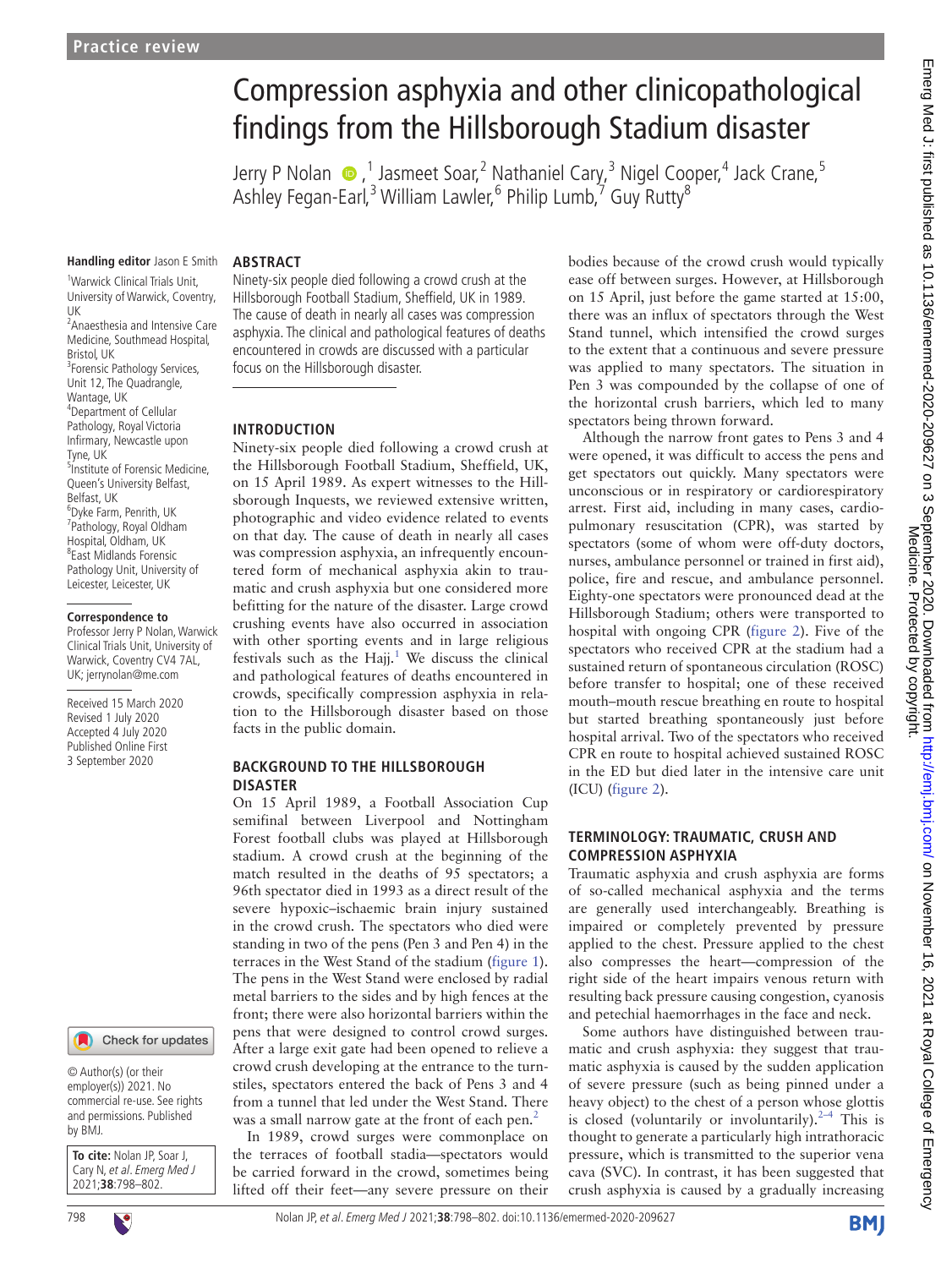



**Figure 1** Map of the west terraces at Hillsborough Stadium on 15 April 1989 (Attribution Lord Mauleverer at English Wikipedia reproduced under the terms of GNU Free Documentation License (https://commons.wikimedia.org/wiki/Commons: GNU\_Free\_ Documentation License, version 1.2)).

and sustained pressure on the chest, often in the presence of an open glottis.<sup>2</sup> However, this distinction between traumatic and crush asphyxia is not convincing: given the lack of competent valves in the SVC, severe pressure applied to the chest is likely to generate sufficient back pressure to cause petechiae whether or not the glottis is closed.

Compression asphyxia, although less commonly encountered, can be viewed as synonymous with traumatic and crush asphyxia, as the underlying mechanism for all three is one of compression of the chest and/or abdomen. Traumatic asphyxia and crush asphyxia are terms typically used when the pressure is sustained. However, pressure applied to the chest and abdomen need not be continuous, but rather, for example as in the pressure waves experienced within crowds, may be intermittent in





nature and yet still have a life-threatening effect on an individual. For this reason, in the 2014–2016 Hillsborough Inquests the term 'compression asphyxia' was agreed to best describe the mechanical asphyxia experienced by those who lost their lives.<sup>5</sup> Unlike in classic traumatic and crush asphyxia, where the pressure applied to the chest and resulting obstruction to venous flow is continuous, in a crowd situation several different mechanisms, including compression asphyxia, can be encountered, which explains why some individuals will show classic features of asphyxia whereas others will not.

#### **Mechanisms for injury and death in crowd-related incidents**

Several mechanisms of injury and death may be encountered in a crowd-related incident, which accounts for the variety of subsequent clinical and pathological presentations and findings.

#### **Compression asphyxia: mechanisms for loss of consciousness (LOC) and cardiac arrest**

Compression force applied in the anteroposterior plane restricts the ability of the lungs to expand and therefore impairs breathing—this causes progressive hypoxaemia. This positional impairment to breathing (ie, in the front-to-back position and not side-to-side) has been described by survivors of crushes in crowds.<sup>6</sup> If breathing is completely prevented by the compression force, consciousness will be lost when the oxygen concentration in the arterial blood reaches 56% (normal values are approximately  $96\% - 99\%$ ).<sup>7</sup> The time taken to reach this concentration is very difficult to predict but is likely to be of the order  $1-2$  min.<sup>8.9</sup> The time taken is most likely to be at the lower end of this range because compression of the chest will decrease lung volume and therefore the oxygen reservoir in the lungs. Oxygen values in the blood continue to decrease until cardiac arrest occurs. Based on animal experiments, the time taken for cardiac arrest to occur following complete cessation of breathing (asphyxia) is  $4-11$  min after respiratory arrest.<sup>910</sup>

Severe compression of the chest and abdomen will also increase the intrathoracic pressure, which will reduce venous return to the heart. This dramatically reduces the cardiac output and the blood pressure decreases. Extreme pressure on the chest could cause loss of cardiac output independently from hypoxaemia and this could occur very rapidly (we estimate less than a minute).<sup>11</sup> The relative contribution of hypoxaemia and high intrathoracic pressure to cardiac arrest in the victims of the Hillsborough disaster is unknown. The additional complicating factor in the Hillsborough disaster was that the crushing episodes experienced by individuals were variable in force and duration (cited by survivors)—this made it difficult to predict the time to LOC and to cardiac arrest in any individual. Some individuals in close proximity to those who died seemed to sustain little or no injury.

## **Smothering**

Smothering is a form of mechanical asphyxia caused by occlusion of the nose and the mouth. Conceivably, pressure on the neck could also be a factor. A crowd will typically include adults and children of different physical builds. In a stadium, tiered terraces may enable smothering to occur. Those of small build may find themselves compressed between people with their face forced into another person's body and clothing (figure 3), occluding their mouth and nose. Smothering as a mode of death may explain the limited signs of compression asphyxia in some of those involved in a crowd crush.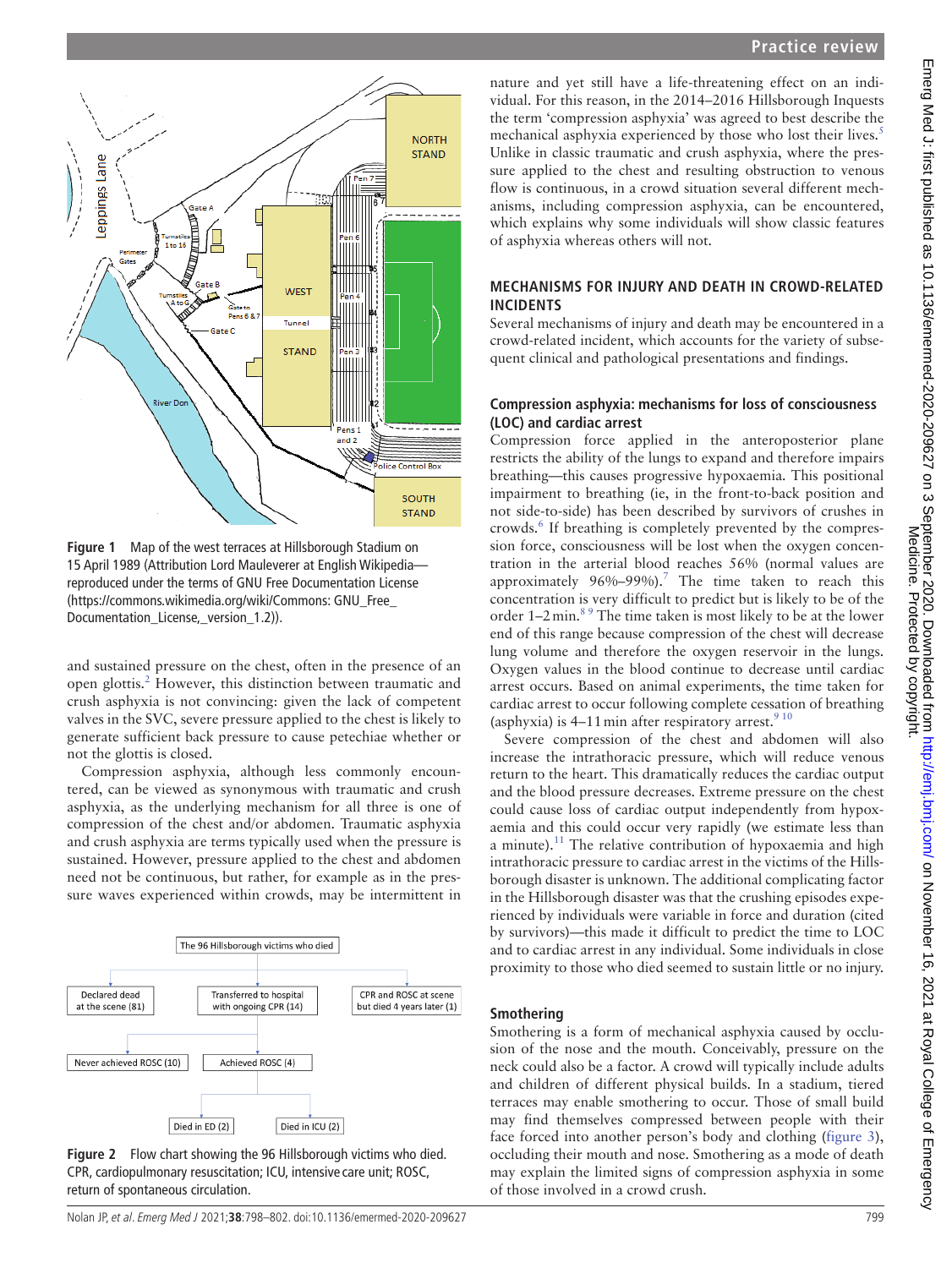

**Figure 3** A smaller individual may be 'smothered' when compressed between larger people. Illustration by Vicky Eves.

#### **Aspiration of gastric contents**

The finding of gastric contents within the upper and lower airways of the victim of a crush incident is not unexpected and should not be taken as the cause of death without careful consideration. An individual transfixed by the pressure of the crowd may vomit, an active process requiring involuntary but coordinated muscle activity to expel stomach contents forcefully up the oesophagus and out of the mouth. This process requires adequate circulation of blood to the brain and does not normally occur after cardiac arrest. If vomit is not expelled, then it may occlude the upper airway or, if the gag reflex is compromised in the unconscious individual, it can enter the lungs. Massive aspiration with total blockage of the airways that prevents adequate oxygenation will cause LOC and then cardiac arrest. It may also prevent CPR being successful. Immediately after cardiac arrest, the gastro-oesophageal sphincter relaxes and stomach contents can pass passively up the oesophagus and out of the mouth.<sup>12 13</sup> Although this is a passive process, chest compressions may eject the contents forcibly from the victim's mouth. Thus, during chest compressions, it can be difficult to tell the difference between passive regurgitation and active vomiting (implying the person is not in cardiac arrest). An unprotected airway is vulnerable to gastric contents entering it passively, hence being found at later examination. The independent contribution of aspiration to a victim's death after cardiac arrest is unknown. Among those who survive to hospital, but who subsequently die, the mode of death is most commonly brain injury or failure of the heart and circulation.<sup>14 15</sup> Although aspiration is associated with the development of pneumonia, the presence of pneumonia is not associated with increased mortality.<sup>16</sup> Finally in the dead, body movement through recovery and storage can result in passive regurgitation and stomach contents entering the pulmonary airways; this can mimic true aspiration of gastric contents.<sup>1</sup>

### **Positional asphyxia**

If a person is rendered unconscious from compression asphyxia and is held upright by the crowd surrounding them, their head will tend to slump forward which, if not corrected, will cause airway obstruction. Under these circumstances, even if the crowd crush eases sufficiently to enable breathing movement, the continuing unconsciousness and airway obstruction will cause progressive hypoxaemia leading to cardiorespiratory arrest. If an individual who is rendered unconscious from compression asphyxia falls to the floor, depending on their position, their airway may become or remain obstructed. This may be even more likely if they end up underneath other bodies (as was the case for many of the victims of the Hillsborough disaster). Forced flexion of the torso, particularly if applied over a barrier, for example, will compromise ventilation. Finally, if an unconscious person is being recovered from an incident area, failure to ensure that their airway is open could lead to worsening hypoxaemia. This could occur, for example, if an unconscious breathing individual was carried in the supine position without maintaining basic airway manoeuvres such as a chin lift and/or head tilt.

#### **Trauma**

There are several life-threatening organ injuries that can be caused when a person is involved in a crowd crush. A severe head injury may be caused as a person rendered unconscious by compression asphyxia falls to the ground or by trampling. Rib fractures may cause a tension pneumothorax, haemothorax or lacerations to the lungs or abdominal organs. Severe compression of the chest can rupture the right atrium and severe compression of the abdomen can rupture intra-abdominal viscera. Compression of the abdomen against a rigid object such as a barrier can injure the abdominal aorta or its branches—traumatic rupture of the abdominal aorta was the cause of death in one of the Hillsborough victims.

## **Natural causes**

In theory, the stress caused by being caught up in a crowd crush might induce a cardiac arrhythmia in a person with ischaemic heart disease. It seems likely that a person with severe chronic lung disease would be more vulnerable to the effects of a crowd crush than a previously healthy person, but we know of no evidence to prove this hypothesis.

# **Identifying respiratory and cardiac arrest after compression asphyxia**

Identifying the moment cardiac arrest occurs can be difficult not just for laypeople but also for healthcare staff. Abnormal gasping breathing occurs at the time of cardiac arrest in about one-third of cases and this is frequently mistaken for normal breathing—it is usually short-lived (less than a minute) but can last for a few minutes and can be sustained by CPR if it generates sufficient blood flow to the brain.<sup>18 19</sup> Eye opening, abnormal twitching movements or even convulsions can also occur at the onset of cardiac arrest.<sup>20</sup> These 'signs of life' can return if high-quality CPR is circulating sufficient blood to the brain. $^{21}$ 

Unless an individual is experienced in feeling for a pulse, pulse checks are highly unreliable as a means of confirming cardiac arrest—there is good evidence that the inexperienced (both laypeople and many healthcare staff) are unable to feel a pulse even when it is normal, and some think they can feel a pulse when it is absent.<sup>22 23</sup> The recommendation for laypeople to perform a pulse check to confirm cardiac arrest before starting CPR was removed from international guidelines in 2000 but it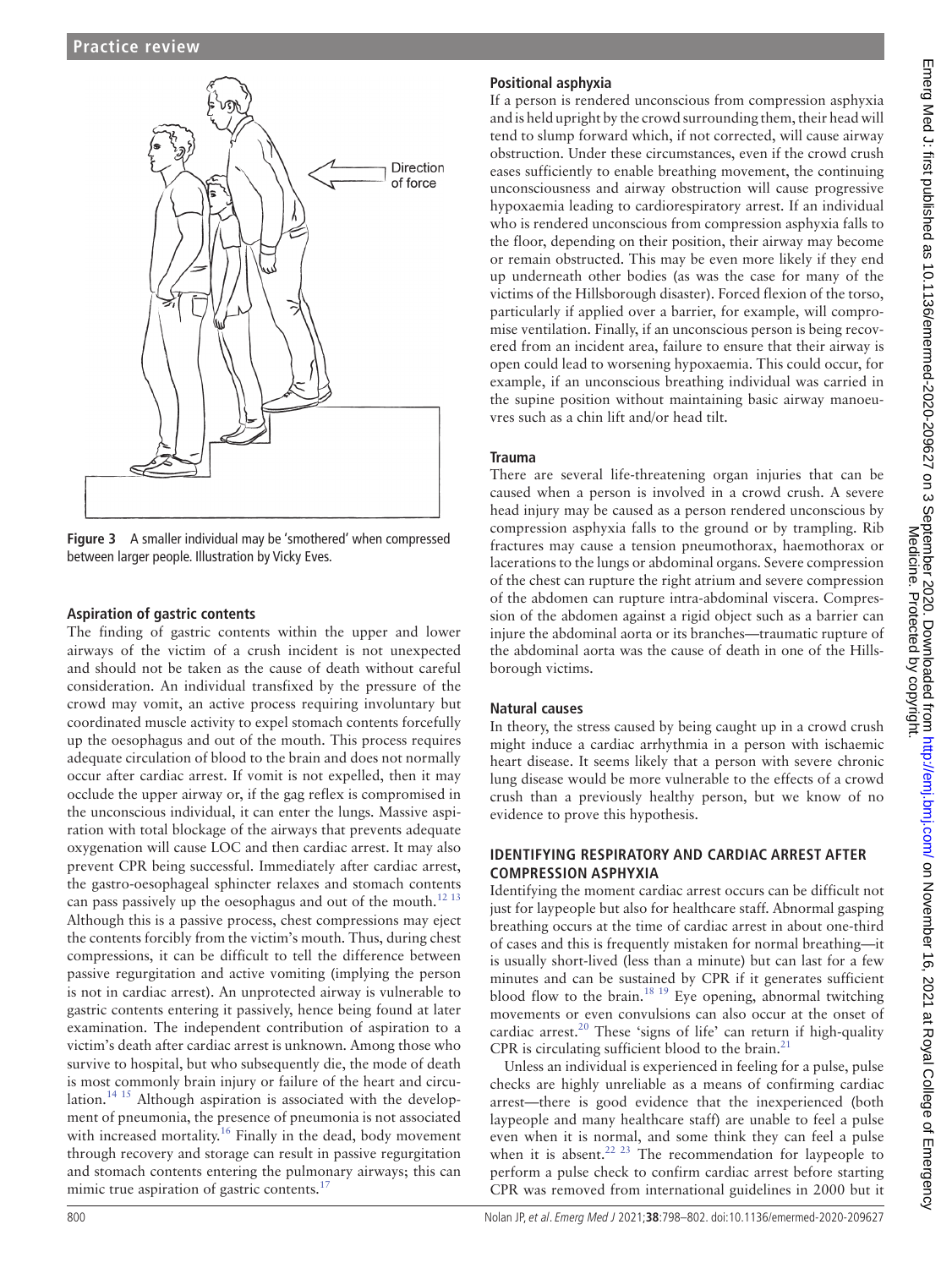would have been part of the standard assessment at the time of the Hillsborough disaster in 1989.<sup>24</sup>

Assessment of breathing by laypeople and inexperienced healthcare staff is also unreliable<sup>25</sup> and very slow or shallow breathing could easily be missed, particularly in a noisy football stadium for example. The presence of dilated pupils, or loss of blinking to touching the eye (corneal reflex) is not a reliable method for assessing whether an individual will or will not benefit from a CPR attempt. Dilated pupils and loss of the corneal reflex is common after cardiac arrest. In cardiac arrest survivors, these signs have been observed up to 72hours after ROSC.26

## **Attempted resuscitation after cardiorespiratory arrest caused by compression asphyxia**

There are very few data on the outcome of resuscitation attempts in victims of crush or compression asphyxia but what little there are suggests almost universal poor outcome once cardiac arrest has occurred. Of the 13 patients arriving at the Northern General Hospital (NGH), Sheffield, in cardiac arrest and receiving CPR after the Hillsborough Stadium disaster, resuscitation was continued in 9 and only 2 of these survived to be admitted to the ICU—both of these individuals died.<sup>2</sup>

### **Symptoms, signs and outcomes of those with LOC**  WHO WERE ADMITTED TO HOSPITAL

According to Wardrope *et al*, 2 159 individuals were taken to the NGH or Royal Hallamshire Hospital in Sheffield. Fourteen were in cardiac arrest and receiving CPR (figure 2). A cardiac output was restored in four: two re-arrested in the ED and died there; two were transferred to the ICU but later died. Thus, no patient admitted to hospital with ongoing CPR survived. A total of 18 patients (including the 2 resuscitated from cardiac arrest) were intubated and admitted to an ICU for mechanical ventilation.<sup>2</sup> Most of these patients were admitted directly from the ED, but five were initially admitted to the ward and then deteriorated requiring intubation and mechanical ventilation. Nine patients were admitted unconscious or convulsing and a further six were confused on admission and then deteriorated, started convulsing and required intubation.<sup>2</sup> A further 15 patients gave a history of losing consciousness at the scene, giving at total of 30 who had a history of LOC in addition to those who were receiving CPR on admission. A total of 16 patients were known to have had had seizures (4 before reaching hospital and 12 after admission). The occurrence of seizures suggests that these individuals had a prolonged period of hypoxaemia. Of the 18 patients who were admitted to ICU, 2 died (both receiving CPR on admission to hospital) and 6 survived but with neurological deficit. Two patients were described as having cortical blindness.<sup>2</sup>

Nine patients were described as having a right heart strain pattern on their ECG.<sup>2 27</sup> In seven of these patients, the initial echocardiogram showed a dilated and impaired right ventricle these all later improved.<sup>227</sup> One patient had mitral valve prolapse thought to be due to compression of the left ventricle causing rupture of the chordae tendineae or papillary muscles, or direct injury to the valve leaflets. $^{28}$ 

We are aware of four individuals who received CPR at Hillsborough and survived to leave hospital. One of these individuals remained in a persistent vegetative state until their death in 1993. A fifth person received mouth-to-mouth and bag-mask ventilation at Hillsborough but had a pulse; this person also survived to leave hospital.

# **Path ological features of compression asphyxia**

The classic description of the external findings in a traumatic/ crush/compression asphyxia-related death are craniocervical congestion/cyanosis, petechiae of the head and neck and subconjunctival haemorrhage. $29$  The extent to which these changes will occur depends on the individual and the mechanism causing their death. The petechiae are caused by obstruction to venous return in the SVC with back pressure into the capillaries while the arterial system remains patent. This back pressure is readily transmitted because the SVC has no functional valves. This causes capillary rupture in the face, neck and upper chest. The petechiae are uncommon in the lower body because the inferior vena cava collapses in the presence of increased intra-abdominal pressure.29 Whether petechiae are attributable solely to congestion of the venules and capillaries, or from perivascular blood accumulating in the unsupported structures, such as the mucous membranes, is unclear. Facial oedema, serosanguinous foam from the nose and mouth, nose bleeds and blood from external auditory canals have also been described following compression asphyxia. The classical 'masque ecchymotique' or 'death mask' caused by the florid petechiae in the face and neck with a clear cut-off line between normal and abnormal skin was first described in 1904.<sup>30</sup> Several non-specific changes occur in the internal organs of the head, neck, chest and abdomen secondary to extreme vascular congestion. These include scalp petechiae, cerebral congestion, meningeal petechiae, and intra-cranial bleeds (subdural haematoma and subarachnoid haemorrhage). Laryngeal congestion and petechiae, epiglottic petechiae and oedema of the tongue may all occur. There may be pulmonary oedema and haemorrhage, and blood in the airway. Petechiae may also occur in the thymus, heart and pleura. The subdiaphragmatic organs can show generalised congestion, with intestinal haemorrhage, and in living survivors, haematuria may occur.

**Acknowledgements** We thank the Hillsborough Families who, through their legal team representatives, gave approval for this manuscript to be written and submitted for consideration for publication. We also thank the Home Office for clarifying that we were in a position to submit this paper for consideration for publication.

**Contributors** JPN and JS were clinical expert witnesses to the Coroner for the 2014–2016 Hillsborough Inquests. GNR, WL, NC and JC were forensic pathologists to the Coroner during the 2014–2016 Hillsborough Inquests. NC, PL and AF-E were forensic pathologists representing the families during the 2014–2016 Hillsborough Inquests. All authors made substantial contributions to the conception and drafting of this manuscript and revising it critically for intellectual content. JPN is responsible for the overall content as guarantor.

**Funding** The authors have not declared a specific grant for this research from any funding agency in the public, commercial or not-for-profit sectors.

**Competing interests** All authors received payment for their contributions as expert witnesses for the 2014–2016 Hillsborough Inquests.

**Patient consent for publication** Not required.

**Provenance and peer review** Not commissioned; externally peer reviewed.

**Author note** We wish to dedicate this paper in memory of the 96 men, women and children who lost their lives as a direct result of the Hillsborough Football Stadium disaster, 15 April 1989.

#### **ORCID iD**

Jerry P Nolan http://orcid.org/0000-0003-3141-3812

#### **References**

- 1 Working With Crowds. Crowd disasters by year. Available: https://www. workingwithcrowds.com/crowd-disasters-year/ [Accessed 25 Jun 2020].
- 2 Wardrope J, Ryan F, Clark G, et al. The Hillsborough tragedy. BMJ 1991;303:1381-5. 3 Sertaridou E, Papaioannou V, Kouliatsis G, et al. Traumatic asphyxia due to blunt chest
- trauma: a case report and literature review. J Med Case Rep 2012;6:257.
- Williams JS, Minken SL, Adams JT. Traumatic asphyxia--reappraised. Ann Surg 1968;167:384–92.
- 5 Rutty GN, Cary N, Lawler W. Death in crowds. In: Rutty GN, ed. Essentials of autopsy practice; reviews, updates and advances. London: Springer, 2017: 43–8.